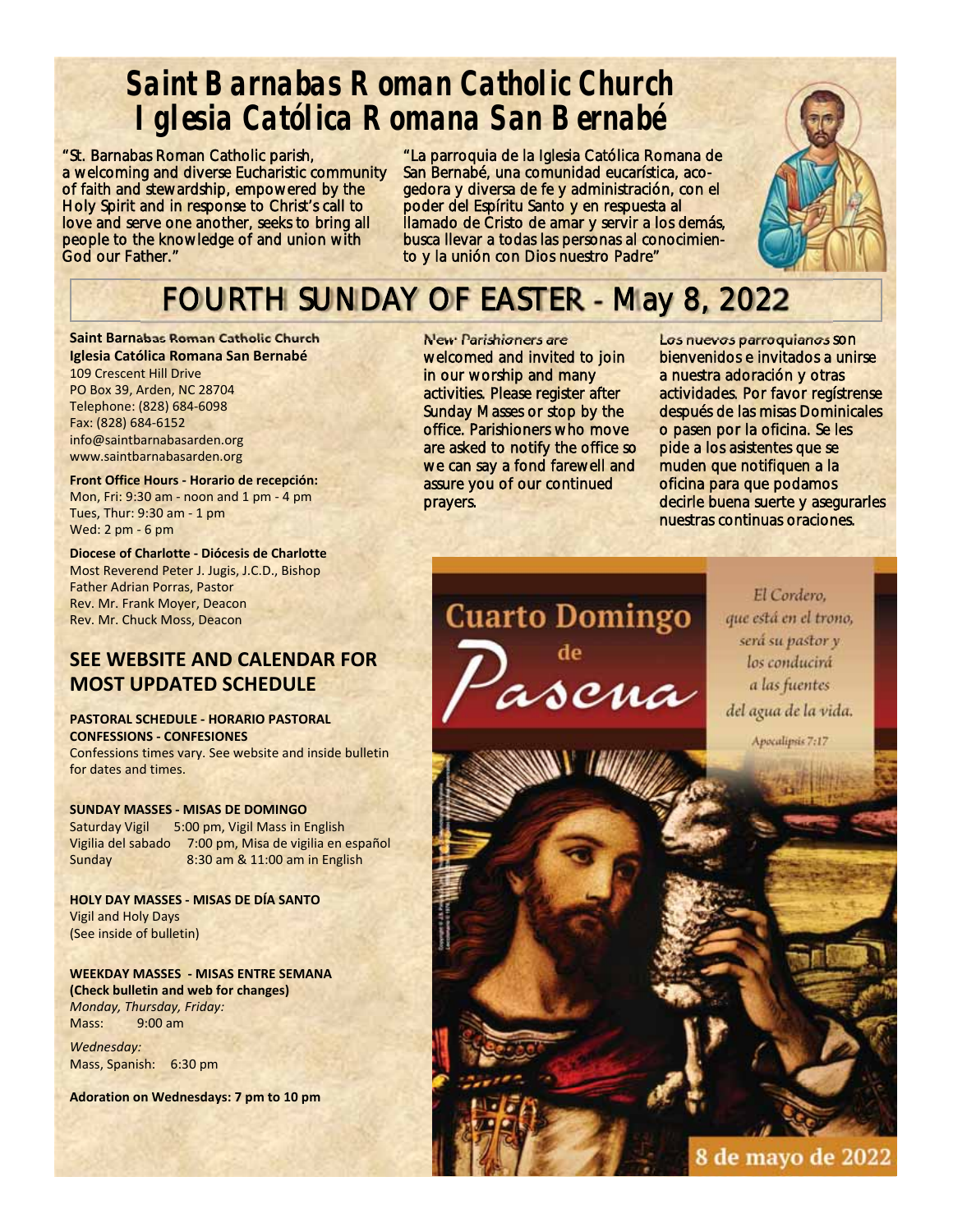#### **St. Barnabas Staff & Contact Information 828‐684‐6098 (p) ‐ 828‐684‐6152 (f)**

| Name / Position                                                                 | Phone Ext. / Email                                                                       |
|---------------------------------------------------------------------------------|------------------------------------------------------------------------------------------|
| Fr. Adrian Porras, V.F.                                                         | Ext. 1301                                                                                |
| Pastor                                                                          | pastor@saintbarnabasarden.org                                                            |
| De. Frank Moyer                                                                 | Ext. 1321                                                                                |
| Deacon                                                                          | deaconmoyer@saintbarnabasarden.org                                                       |
| De. Chuck Moss                                                                  | Ext. 1314                                                                                |
| Deacon                                                                          | deaconmoss@saintbarnabasarden.org                                                        |
| Mrs. Marcia Torres                                                              | Ext. 1312                                                                                |
| <b>Business Manager</b>                                                         | business@saintbarnabasarden.org                                                          |
| Mrs. Marilyn Jensen<br>Administrative Ass't.                                    | Ext. 1373                                                                                |
| Mr. Simeon Willis                                                               | Ext. 1303                                                                                |
| Dir. of Religious Ed.                                                           | dre@saintbarnabasarden.org                                                               |
| Ms. Tiffany Gallozzi                                                            | Ext. 1310                                                                                |
| Director of Music                                                               | music@saintbarnabasarden.org                                                             |
| Mr. John Psychas<br>Organist                                                    | jpsychas@hotmail.com                                                                     |
| Ms. Suzanne Daley                                                               | Ext. 1307                                                                                |
| Secretary (Th-Fr)                                                               | secretary@saintbarnabasarden.org                                                         |
| Mrs. Wanda Cruz                                                                 | Ext. 1311 (Habla Español)                                                                |
| Receptionist (M-F)                                                              | records@saintbarnabasarden.org                                                           |
| Elizabeth Tudela                                                                | Ext. 1311 (Habla Español)                                                                |
| Receptionist (Th-F)                                                             | receptionist@saintbarnabasarden.org                                                      |
| Mrs. Valarie Brooks<br><b>Ministry Coordinator</b><br>Rel. Ed Ass't (W)         | volunteer@saintbarnabasarden.org - ext 1306<br>dreasst@saintbarnabasarden.org - ext 1306 |
| <b>Tribunal Advocate</b><br>Mr. José González<br>Donna Johnson<br>Elaine Parker | (annulments)<br>Ext. 1305 - advocate@saintbarnabasarden.org                              |
| St. Vincent de Paul                                                             | Compassionate Callers - Ext. 1309                                                        |
| Society - Ext. 1308                                                             | (for prayers only, not SVdP help)                                                        |

#### **Knights Corner Esquina caballeros Council 8923 / Consejo 8923**

**Grand Knight / Gran caballero:**  Kerry Jambon ‐ jammer777@charter.net ‐ 828‐681‐1834 **4th Degree / Cuarto grado:**  Zachary Carter, Faithful Navigator

The Knights meet the  $4<sup>th</sup>$  Monday of each month Rosary at 6:00 pm, Council Meeting at 6:30 pm, followed by social Ɵme.

Los caballeros se reúnen el cuarto lunes de cada mes. Rosario a las 6:00 pm, Reunión del Consejo a las 6:30 pm, seguido por el tiempo social.







#### **Commissions and Council Heads**

| <b>Buildings and Facilities</b> | Gaylon Brooks |
|---------------------------------|---------------|
| <b>Community Ministries</b>     | Open          |
| Ecumenism                       | Open          |
| <b>Education and Formation</b>  | Open          |
| Evangelization/Communication    | Open          |
| Liturgy and Worship             | Ann Mercer    |
| Parish Life                     | Open          |
| Finance Council                 | Ken Marino    |
| <b>Pastoral Council</b>         | Ron Wild      |

THE SACRAMENT OF BAPTISM - Baptisms are celebrated on Sundays after the 11:00 am Mass. Parents must be registered in the Parish and have attended a Baptismal Preparation Class, held the 1<sup>st</sup> Monday of each month at 6:00 pm in the Oscar Romero room, D Hall. *Pre‐* registration for this class required. Call the church office to register. Baptism should be conferred in the first few weeks after the birth of a child. Godparents must be practicing Catholics.

#### **EL SACRAMENTO DEL BAUTISMO**

Catalina González. Tel: 828‐551‐2188. Para platícas prebautízmal. Primer Sabado de cada mes. 8 am en el Salón San Juan 23. Para claces de adultos. Llamar el mísmo numero. Para los sacramentos: Bautízo, Primera Comunion, Confirmacíon, y Matrimonio.

#### **QUINCEAÑERA**

Por favor póngase en contacto con Padre Adrian Porras para una cita para discutir información sobre la quinceñera. Recomendar al menos tres meses antes de la fecha deseada. La familia tiene que estar registrado en la iglesia.

#### **THE SACRAMENT OF FIRST CONFESSION AND FIRST HOLY**

**COMMUNION ‐** Second grade is the normal Ɵme. One year prior Reli‐ gious Education is required.

**THE SACRAMENT OF HOLY ORDERS ‐** Men should call the parish priest or the Diocesan Vocation Director to help them discern their call to the Diaconate or Priesthood.

**THE SACRAMENT OF MATRIMONY ‐** Couples should make an appoint‐ ment with the priest or deacon at the time of engagement and at least six months in advance of any wedding date to begin preparations. No date should be set before that meeting so all canonical requirements are met. One party must be registered at our church and an active Catholic. All weddings take place inside the Church.

**THE SACRAMENT OF THE ANOINTING OF SICK - The anointing of the** sick can be administered to anyone suffering from a serious or chronic illness. Please call the church office to make arrangements to be anoint‐ ed. In an emergency, please use ext. 1, leave a message with your name and phone number. You will be contacted as soon as possible.

**HOLY COMMUNION AT HOME ‐** Please call the Church office to make arrangements.

#### **Saint Barnabas Couples Club**

The Saint Barnabas Couples Club is a social organization that meets the first Tuesday of the month between 6:30 and 7:30 pm in the Saint John the XXIII conference room (followed by refreshments in the social hall). The purpose of the organization is for Couples that are members of Saint Barnabas to join together socially at different venues. If interested in joining the Club or getting more information contact Meredith and Kyle Jambon, the 2022 club presidents. Contact them at 828‐702‐1047 or email kyle.jambon@edwardjones.com

#### **El Club de parejas de San Barnabé**

El Club de parejas de San Barnabé es una organización social que se reúne en el primer martes de cada mes. Se reúne a las 6:30 de la tarde hasta las 7:30 en la sala de conferencias de San Juan XXIII, seguida con refrigerios y bocadillos en el salón social. El propósito de la organi‐ zación es que las parejas que son miembros de San Barnabé se unan socialmente en lugares diferentes. Si usted está interesado en unirse en el club o si quiere obtener más información, puede comunicarse con Bob & Margie Riffle quienes son la pareja presidente este año. Puede contactarlos por teléfono 828‐702‐0674 o enviarles un correo electrónico a bobmargier@hotmail.com.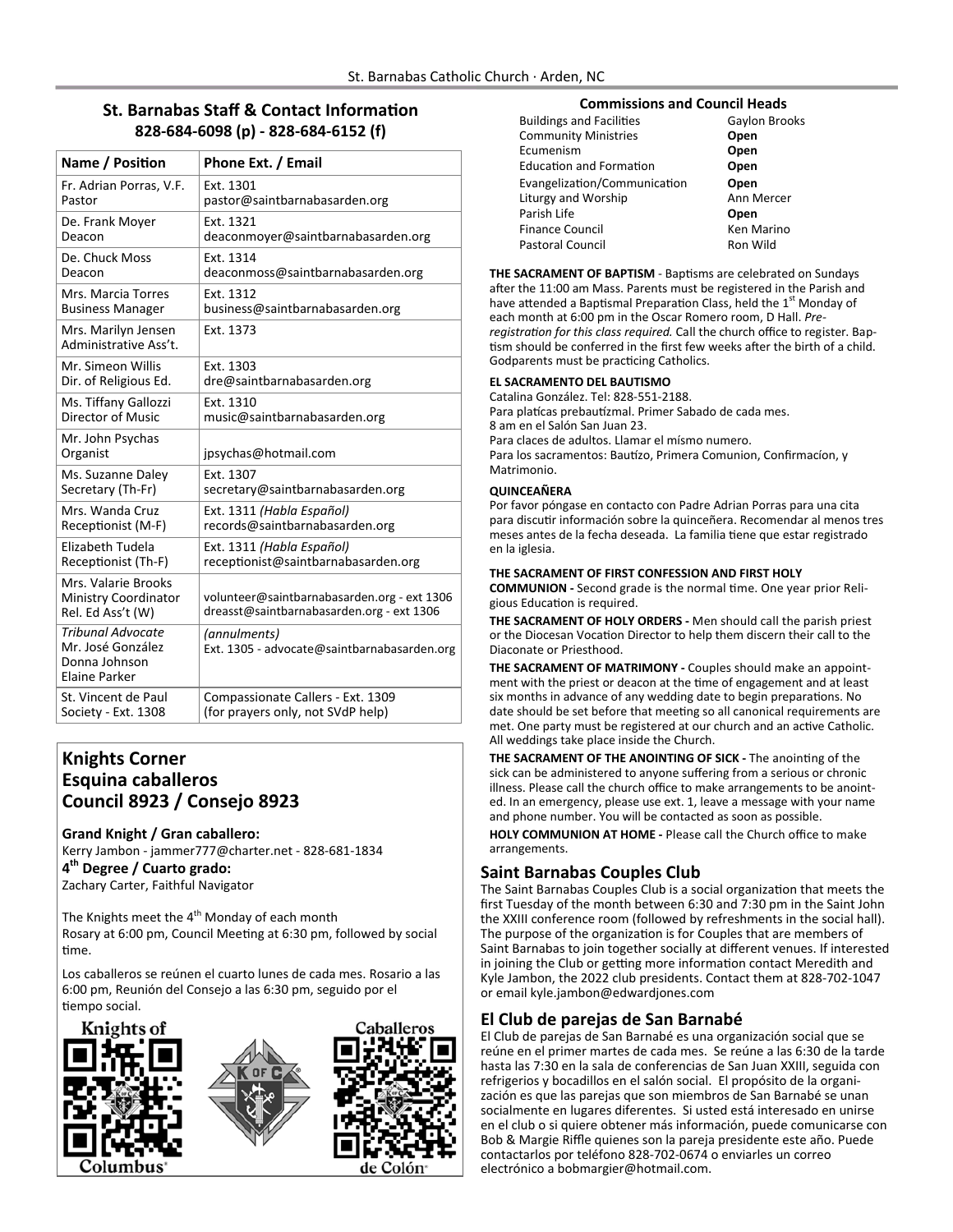#### **Saturday, May 7, 2022 VIGIL: FOURTH SUNDAY OF EASTER**

08:00 AM» Baptism Prep in Spanish » JXXIII 08:30 AM» St. Barnabas Work Day » OS 10:00 AM» Decision Point ‐ Saturdays » C5 11:30 AM» Confession » B Hall 02:00 PM» Conrad / Upright Wedding » CH 05:00 PM» Vigil Mass in English » Church 07:00 PM» Vigil Mass in Spanish » Church

#### **Sunday, May 8, 2022 FOURTH SUNDAY OF EASTER**

08:30 AM» Mass in English » Church 09:45 AM» Religious Education (K-6) » B Hall, C Hall, D Hall, SH 09:45 AM» Sacred Choir Practice » D2 11:00 AM» Mass, English » Church 03:00 PM» Ukrainian Catholic Mission Divine Liturgy » Church 06:00 PM» Quince Practice » PV 06:30 PM» Youth Ministry (MM/HS) » C Hall, D Hall, Church, SH

#### **Monday, May 9, 2022 Easter Weekday**

09:00 AM» Mass (English) » Church 10:00 AM» Divine Will Study Group » JXXIII 11:00 AM» Charity Knitting Group » LB 04:00 PM» St. Vincent de Paul » WR 06:00 PM» Organist Rehearsal » Church 06:00 PM» K/C Officers Meeting » JXXIII 06:30 PM» Comunidad Eclesial de Base» PV, C1

#### **Tuesday, May 10, 2022 Saint John of Avila, Priest and Doctor of the Church, Saint Damien de Veuster, Priest**

01:30 PM» Sacred Choir Practice » D2 06:30 PM» Al‐Anon » B Hall

#### **Wednesday, May 11, 2022 Easter Weekday**

06:30 PM» Mass in Spanish » Church 07:00 PM» Adoration in Church » Church

#### **Thursday, May 12, 2022 Saints Nereus and Achilleus, Martyrs; Saint Pancras, Martyr**

09:00 AM» Mass (English) » Church 11:00 AM» SVdP Food Pantry » D4, JXXIII 05:30 PM» Hand Bell Rehearsal » JXXIII 06:30 PM» Liturgical Commission » WR 06:30 PM» Scout Troop 61 » PV, SH 07:00 PM» Pilgramage Planning Mtg.» JXXIII 07:00 PM» Reunion De Cursillos De Cristiandad » B2



**The 5 pm Vigil on Saturday and the 11 am Mass on Sunday are live‐streamed on our youtube channel.** 

#### **Friday, May 13, 2022**

**Our Lady of FaƟma**  08:00 AM» Angelus Homeschool Fellowship » B Hall, PV (JXXIII: 8‐1pm) 09:00 AM» Mass (English) » Church 10:15 AM» Confession » Church 11:00 AM» Yarners Charity Knitting & Crochet Group » LB

#### **Saturday, May 14, 2022**

**VIGIL: FIFTH SUNDAY OF EASTER**  10:00 AM» Piecemakers Quilting Group » B Hall 10:00 AM» Baptisms in Spanish » Church 11:00 AM» Mass and Liturgy Q&A Program » Church, SH, K1 05:00 PM» Vigil Mass in English » Church 07:00 PM» Vigil Mass in Spanish » Church

#### **Sunday, May 15, 2022 FIFTH SUNDAY OF EASTER**

08:30 AM» Mass in English » Church 09:45 AM» Sacred Choir Practice » D2 11:00 AM» Mass, English » Church 12:00 PM » Baptism - Lola Johnson » Church 03:00 PM» Ukrainian Catholic Mission Divine Liturgy » Church 06:00 PM» Quince Practice » PV

| <b>Mass Intentions For The Week</b> |                   |      |                                       |                            |
|-------------------------------------|-------------------|------|---------------------------------------|----------------------------|
| Date                                | Time              |      | L/D Intention For                     | <b>Requested By</b>        |
| Sat: 05/07/22                       | 5:00 PM           | $^+$ | Scott Lunsford                        | Noreen and Robert Goulding |
| Sat: 05/07/22                       | 7:00 PM           |      | Int For the Hispanic Community        | Parish Schedule            |
| Sun: 05/08/22                       | 8:30 AM           |      | Int For our parishioners              | Parish Schedule            |
| Sun: 05/08/22                       | 11:00 AM          | Ť.   | Betsy Hoffman                         | <b>Nancy Torres</b>        |
| Mon: 05/09/22                       | $9:00 \text{ AM}$ | t.   | Mark Johnson                          | Donna Johnson              |
| Tue: 05/10/22                       | $9:00$ AM         |      | No No Mass                            | Parish Schedule            |
| Wed: 05/11/22                       | 6:30 PM           |      | Int For the Hispanic Community        | Parish Schedule            |
| Thu: 05/12/22                       | $9:00$ AM         | $^+$ | Tom Boylan                            | Kevin Foley                |
| Fri: 05/13/22                       | $9:00$ AM         |      | Int Special int of Deacon Aaron Huber | Anonymous                  |
| Sat: 05/14/22                       | 5:00 PM           | Ť.   | Deacon Mike Stout                     | Cathie Stout               |
| Sat: 05/14/22                       | 7:00 PM           |      | Int For the Hispanic Community        | Parish Schedule            |
| Sun: 05/15/22                       | 8:30 AM           |      | Int For our parishioners              | Parish schedule            |
| Sun: 05/15/22                       | 11:00 AM          | Ť.   | Mark Eric Jockwig                     | Fred & Elaine DeRoche      |

| Envelope Givers: 138 - Online Givers: 58 (of 1,056 registered families)          |                       |                                                                                              |                                                       | <b>Total Attendance for weekend: 853</b>        |  |  |
|----------------------------------------------------------------------------------|-----------------------|----------------------------------------------------------------------------------------------|-------------------------------------------------------|-------------------------------------------------|--|--|
|                                                                                  | Collection            | <b>Budgeted Weekly Offering</b>                                                              |                                                       | + or - to Offertory Budget                      |  |  |
| Totals for Apr. 30-May 1, 2022                                                   | \$18,690              | \$13,660                                                                                     |                                                       | $+$ \$5,030                                     |  |  |
| <b>Envelopes and Checks</b><br><b>Electronic Giving</b>                          | \$10,680<br>\$5,634   |                                                                                              | 2022 DSA Pledge Progress Report: as of April 25, 2022 |                                                 |  |  |
| <b>Youth Envelopes</b><br><b>Non-Envelopes &amp; Visitors</b><br><b>Holy Day</b> | \$0<br>\$2,369<br>\$7 | <b>Our Goal:</b><br>\$91,566<br>\$47,320<br><b>Pledges Paid:</b><br>Pledge Balance: \$29,039 |                                                       | <b>Give online!</b><br>charlottediocese.org/dsa |  |  |
| <b>Offertory Total</b>                                                           | \$18,690              | Over/Under:<br>(515, 207)                                                                    |                                                       | Or scan QR code at right                        |  |  |
| <b>Building &amp; Facilities</b>                                                 | \$335                 | <b>Our Pledged/Goal: 85%</b><br>Diocesan Pledged/Goal: 75%                                   |                                                       |                                                 |  |  |
| <b>Diocesan</b>                                                                  | \$1,150               |                                                                                              |                                                       |                                                 |  |  |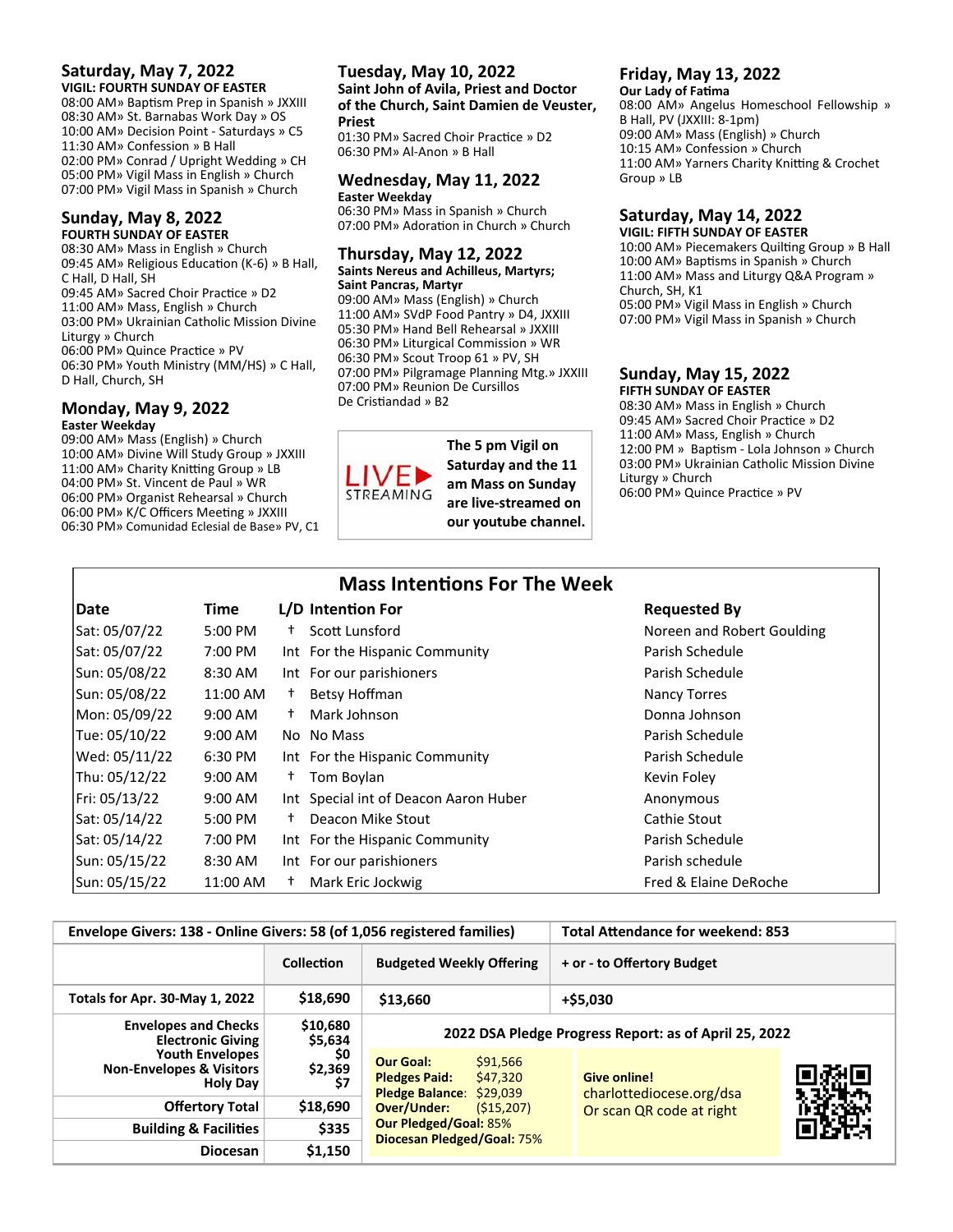#### **Bookstore & Gift Shop Schedule for May, 2022**

Saturday, May 7: Open after 7 pm Mass **Sunday, May 8: Open after the 11 am Mass** Saturday, May 21: After the 5 pm and 7 pm Masses Sunday, May 22: Open after the 11 am Mass

#### **Schedule Items to Note for This Week:**

‐ Normal Mass schedule

‐ Confessions on Friday, May 13 at 10:15 am

#### **The International/National Combined Collection**

will be taken at all Masses next weekend. Your contribution to the good work of these organizations will give you an opportunity to participate in the mission of the Church locally, nationally, and internationally. Please take the time to read the brochure you will receive from Monsignor Winslow, give prayerful thought to your level of par‐ ticipation, and respond with a generous contribution. Envelopes for this collection are in your parish envelope packet.

#### **La Colecta Internacional/Nacional Combinada**

se tomará en todas las Misas el próximo fin de semana. Su con‐ tribución al buen trabajo de estas organizaciones le dará la oportuni‐ dad de participar en la misión de la Iglesia a nivel local, nacional e internacional. Tómese el tiempo para leer el folleto que recibirá de parte de Monseñor Winslow, reflexione en oración sobre su nivel de participación, y responda con una contribución generosa. Los sobres para esta colecta están en el paquete de sobres de su parroquia.

#### **Facility Use Requests for Calendar Year 2022 –2023**

Our next calendar cycle is from July, 2022 through June, 2023. If you are in charge of a group that meets daily, weekly, or monthly at the church, please fill out a facility use request at the link below. This is **REQUIRED** for your group's event to be put on the calendar. **Please fill one out by May 27.** If you have any questions please contact Suzanne.

**hƩps://www.saintbarnabasarden.org/request**

#### **The Liturgy Q&A Has Been Rescheduled for Saturday, May 14**

**Refreshments & registraƟon at 10 am Program starts at 11 am**

*Do you ever wonder why the priest kisses the altar at the beginning of the Mass?* 

*Or why do we use incense at certain times and not at others?* 

*What do the colors of green, white, rose or purple mean?* 

*Please register online at our website*



## *St. Barnabas prays for...*

#### *Our Parishioners*

Bob Hinkel, Barbara Indelicato, Gail Davison, Jun Apilado, Joan El-Khatib, Bob Donald, Joe Brady, Barbara Brady, Joanna Bentley, Amanda, Norm Johnson, Joseph Brittain Junior, Dave Anderson, James Schlesinger, Carmita Ventura, Emily Barrett, Bella Costilla, Bill Lilly, Jim Ellis, Charles Lewis, Barry McDonagh, Teresa O'Neill, José González, Hilde Ivanov, James Taneyhill, Mary Zorovich, Chuck Babin, Helen Rice, Elaine Des Roches, Brad Owens, Lucille Carrier.

#### *Our Friends & Loved Ones*

Michael Westdyke, Laura Miller, Tony Schneider, Tatiana Tarazona, Donna Pine, Kathy Tankersley, Sarita Cross, Pat Luczynski, Jennifer Gaudette, Alice Hacker, Yolanda Ateca, Joe Meyer, Rosanna Pacitti, Carol Bimberg, Casey McDaniel, Beth Rosato, Hanson family, Kathi Donaldson, Steve Reppert, Joe R Brooks II, Carina Tudela, Lynne Ed‐ wards, Matthew Smith, Daniel Barber, Cynthia Smith, Mario Marcon, Vivienne Compton, Janice Barkei, All who serve in Police, Military, or Emergency Response.

#### *Loved ones in the military*

Charles Barrett, US Army, (son of John & Emily Barrett) Andrew Patrick Beard, Jr. US Army (Grandson of Charlotte and Andrew Beard)

Kurt Bandow, US Army (Grandson of Donald & Sharon Smith) Darian Dudney, US Coast Guard (Grandson of Patricia Talbot) Michael Franco, US Marine Corps (Son of Emil & Becky Franco) Tanner Gordon, US Air Force (grandson of Don and Donna Hendricks)

Zachary Grasberger, US Air Force (grandson of Nick and Mar‐ lene Grasberger)

Matthew Gray, National Guard (Grandson of Charlotte and Andrew Beard)

Aric Hall, US Army (Grandson of Fred & Ann Mercer) Alicia Hendricks, US Air Force (niece of Don and Donna Hendricks)

Les Jarvis, US Navy (Son of Deborah Carson, Grandson of Ruth Carson)

Erik Klueber (Nephew of Chris & Theresa Beck) Billy Moody, US Army (Son of George and Mary Jo Moody) Hunter Myers, US Marine Corps (Grandson of Patricia Talbot)

Jacob & Jamie Naber, US Air Force (Grandson and Wife, of Ted and Mary Naber)

Joseph Naber US Air Force (Grandson of Ted and Mary Naber) Brooklynn Porter, Air National Guard (Daughter of Paul and Julie Wojcik)

Luke Schulze, Army National Guard (Grandson of José and Myriam González)

Jaeger Souphab ‐ Airforce (son of Milee Souphab) William TalboƩ, Navy (grandson of Pat Talbot)

Mario Vergara Quiroz (Marines) son of Mario Vergara & Maria Quiroz

Gregory Wardwell, US Army (Son of Dana & Paulette Wardwell)

Michael Wright, US Air Force (Son of Dave and Mary Wright) Alex Zorich, US Air Force, (Son of Dave & Kim Zorich)

*Loved ones and friends discerning religious vocaƟons*

Rev. Mr. Aaron Huber *(The Athenaeum of Ohio)*  Nicholas Kramer (studying in Rome)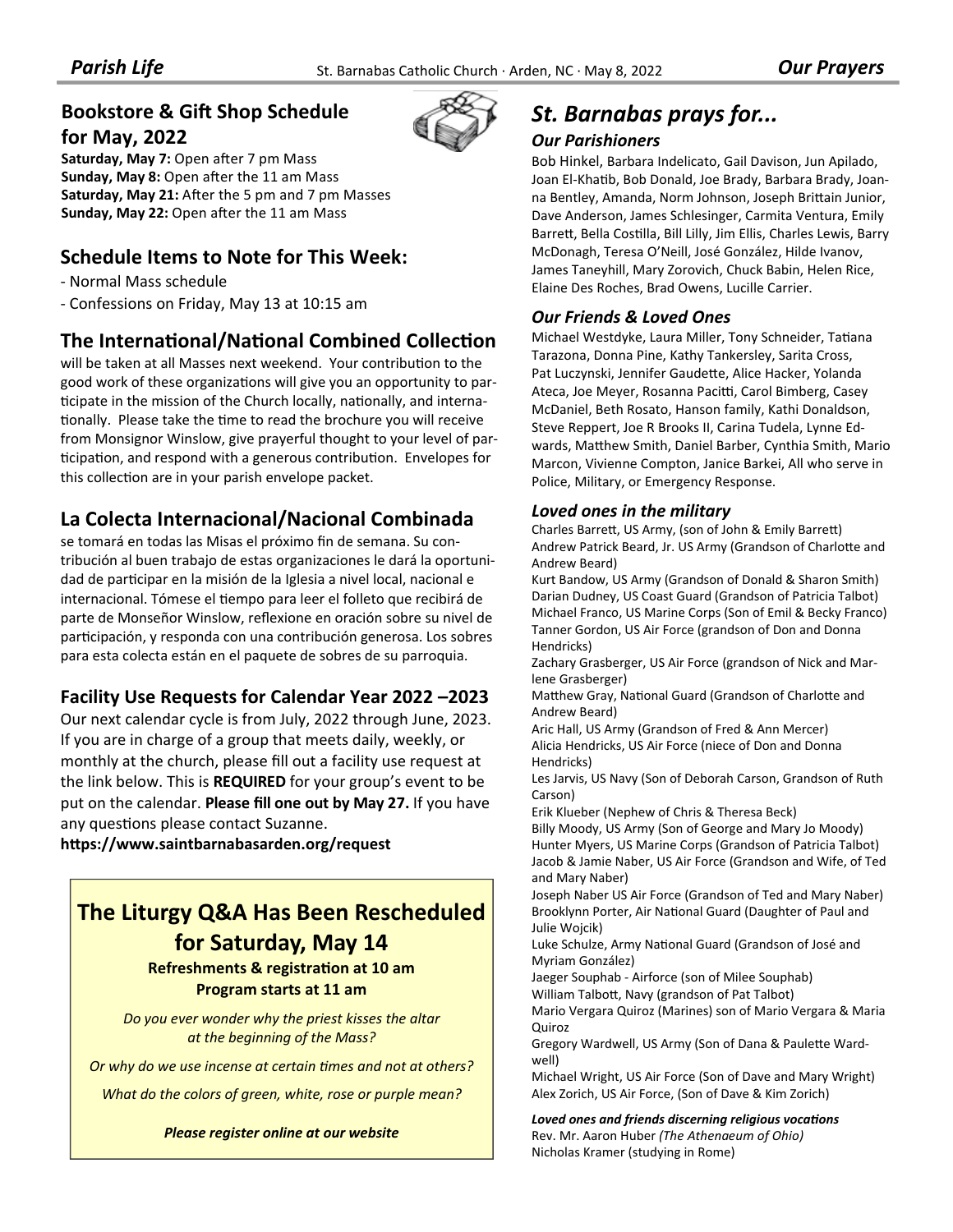

#### *Young Church Faith FormaƟon*



#### **Feast of Our Lady of FaƟma, Friday, May 13**

Fatima Gems, hosted by Fr. Andrew Apostoli, focuses on the beauty of Our Lady's messages to three young children in 1917. This series demon‐ strates ways to apply the Fatima teachings to our everyday lives, showcasing that this apparition is just as relevant to our culture today as it was 100 years ago.

Fatima Gems is produced by Array of Hope Films, hosted by author, TV Host and renowned Fatima historian, and co-founder of the Franciscan Friars of the Renewal, Father Andrew Apostoli, C.F.R.

To access Fatima Gems, simply type the title in the FORMED search box.

*Don't have a FORMED subscription?* It only takes a minute to open your free subscription. Simply go to https://FORMED.org/signup and enter our zip code – 28704 in the box - it's easy from there. (Google Chrome works best for signup). Do you use a ROKU box or a ROKU TV? Download the FORMED Roku app and watch seamlessly.

#### **Summer AcƟviƟes at St. Barnabas for Children and Youth**

Family Circles: Connecting area families from our parish so we can build Catholic friendships. *Interested?* Text Simeon Willis at 828‐585‐4373

**Totus Tuus for children and teens:** Mark the calendar for July 10‐14 for teens in the evening from 7-9pm, and July 11-15 from 9am-2:30pm for grades rising to 1st-6th. Registration opens online later this month! See our website. Learn, pray and have a lot of fun! A team of four vibrant college students will be leading the program. Questions? Text 828-585-4373.





**MoC Mission Trip July 18th‐21st:** This is for rising 10th‐12th grade teens. We will serve the refugee and other poor children in Charlotte with the Missionaries of Charity, as well as assisting with feeding the homeless. It is \$40 a person to go towards the fuel to get there and food we will be bringing. This trip inspires prayer, joy and simplicity, as well

as building good friendships with your peers. *QuesƟons?* Text 828‐585‐4373

**Faith FormaƟon RegistraƟon for 2022‐2023:** RegistraƟon opens August 1st online, with in-person help in the evenings of August 2-4. Please register by August 30th.



#### **READINGS FOR THE WEEK**

| Acts 11:1-18; Ps 42:2-3; 43:3, 4; Jn 10:1-10 |
|----------------------------------------------|
| Acts 11:19-26; Ps 87:1b-7; Jn 10:22-30       |
| Acts 12:24 - 13:5a; Ps 67:2-3, 5-6, 8;       |
| Jn 12:44-50                                  |
| Acts 13:13-25; Ps 89:2-3, 21-22, 25, 27;     |
| Jn 13:16-20                                  |
| Acts 13:26-33; Ps 2:6-11ab; Jn 14:1-6        |
| Acts 1:15-17; Ps 113:1-8; Jn 15:9-17         |
| Acts 14:21-27; Ps 145:8-13; Rv 21:1-5a;      |
| Jn 13:31-33a, 34-35                          |
|                                              |

#### **Third Sunday of Easter May 1, 2022**

"Worthy is the Lamb that was slain to receive power and riches, wisdom and strength, honor and glory and blessing."

- Revelation 5:12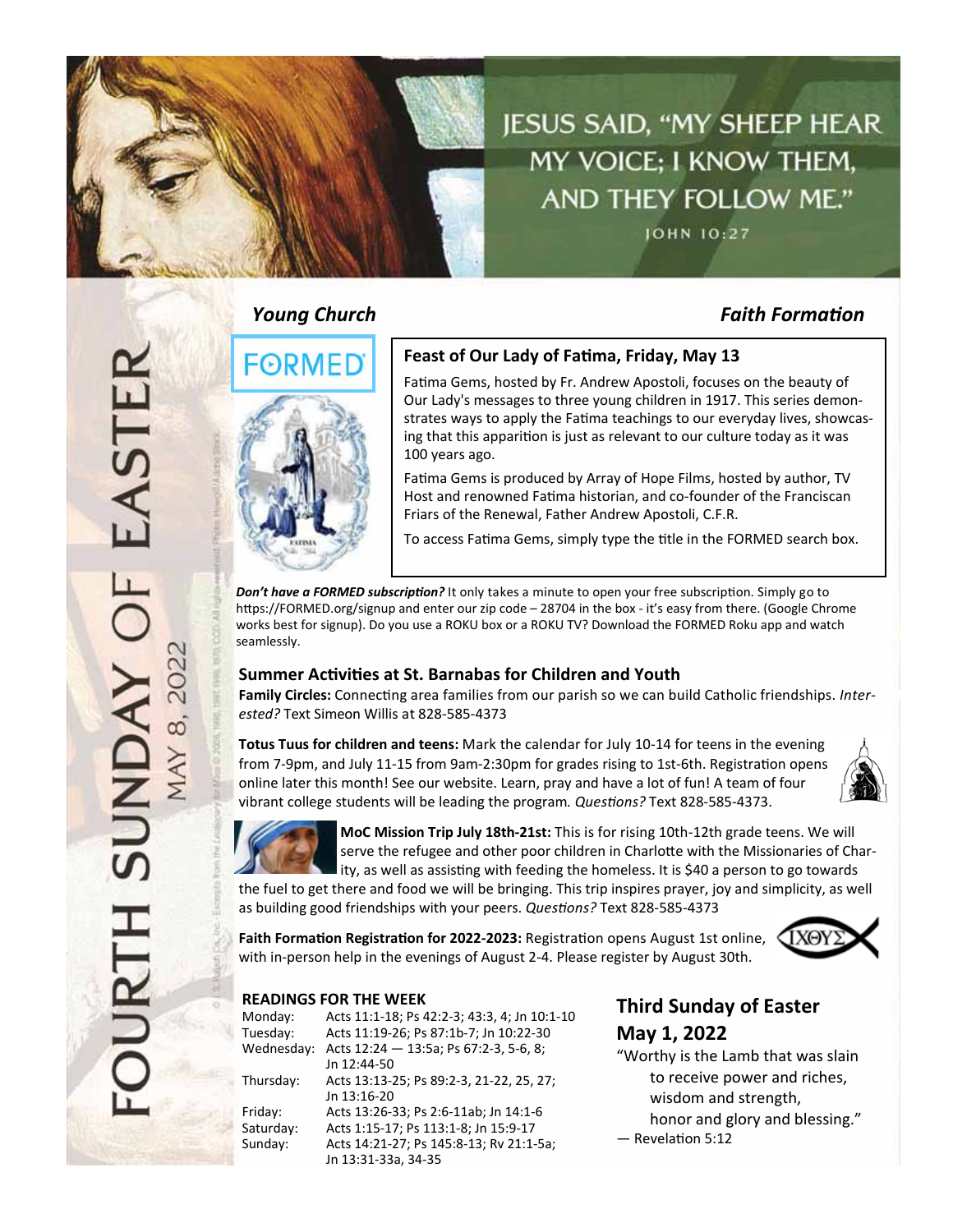#### *Liturgical Ministers ‐ Stewardship*

| Sat 05/14/2022 Sun 05/15/2022 |                  |                         |                      |                        |                   |
|-------------------------------|------------------|-------------------------|----------------------|------------------------|-------------------|
|                               | <b>Lector</b>    | Greeter                 | <b>Head Greeter</b>  | <b>Altar Server</b>    | <b>Sacristan</b>  |
| Sat 5:00 pm                   | Anne Liegghio    | Dan Alvarez             | Brandon Kelpin       | <b>William Carter</b>  | <b>Wanda Cruz</b> |
|                               | Cathie Osada     | Stephen Forrest         | Katherine Kelpin     | Michael Ramirez-Guzman |                   |
|                               |                  | <b>Meghan Forrest</b>   | Lily Kelpin          | Spenc Phero            |                   |
|                               |                  | Walt Kozacki            |                      |                        |                   |
|                               |                  | Sally Lanthier (Door)   |                      |                        |                   |
| Sat 7:00 pm                   | Rene Quiroz      | Dolores Huerta          |                      | Emilia López           |                   |
|                               | Magdalena Ozuna  | José Cruz               |                      | Diego Cruz             |                   |
|                               |                  | Manuel Alvarado         |                      | <b>Kevin Rivas</b>     |                   |
|                               |                  | Juanita Alanis          |                      | Salvador Ozuna         |                   |
|                               | Karyn Kattermann | Cindy Barkei            | <b>Fred Petrazio</b> | Charles Reyes Machado  | Lissa             |
| Sun 8:30 am                   |                  |                         |                      |                        | Loosemore         |
|                               | Zachary Carter   | Rene Allison            |                      | Joe Gates              |                   |
|                               |                  | lLissa Loosemore        |                      | David Flores           |                   |
|                               |                  | <b>Bill Trometer</b>    |                      | Nathaniel Edwards      |                   |
|                               |                  | Kathy Trull (Door Keep- |                      |                        |                   |
|                               |                  | er)                     |                      |                        |                   |
| Sun 11:00 am                  | Virginia Cammayo | Orrin Lundgren          | <b>Bryan Smith</b>   | John Paul Torres       | Joan Pajak        |
|                               | Angela Merchey   | Frank Dezzutto          |                      | John Muse              |                   |
|                               |                  | Robert May              |                      | <b>Tom Knost</b>       |                   |
|                               |                  | Rey Romualdo            |                      | Derrek Cruz            |                   |
|                               |                  | Sandra Medellin (Door)  |                      |                        |                   |

#### **RAFFLE for UKRAINIAN RELIEF FUND**

This 3ft by 4ft painting of Holy Mary with Jesus is donated by artist/ parishioner Dan Alvarez to raise funds for the Ukrainian people. The tickets for the raffle will be available in the social hall on three weekends after

masses on April 30/May 1, May 7/8 & May 14/15. Winning ticket will be drawn by Fr. Porras immediately following the 11am mass on May 15. Tickets are \$10, cash only, please. Money from ticket sales will be sent to the Archdiocese of Philadelphia/Ukraine Humanitarian Relief Fund.

## Hospitality Volunteers Needed



#### **We're pleased to announce we have resumed Coffee & Donuts, beginning this weekend!**

We will need volunteers to help serve the coffee, set out the donuts and clean up after each Mass.

If you're interested in becoming a Hospitality Volunteer, please call **Valarie Brooks at 828‐684‐6098 Ext. 1306** or email her at: **volunteer@saintbarnabasarden.org**

## **St Barnabas Couples Club**



When: Friday, May 20th at 5:30. ◯ Where: In the St. Barnabas social hall.<br>◯ Games: Yes, prizes will be awarded.

S Cost: \$5/person or \$10/couple.<br>S Food: Hot dogs and drinks provided. We need everyone else to bring a side or dessert. **O** BYOB

ORSVP required kjambon@yahoo.co to confirm attending and what you will bring.



Happy Mothers's Day to all our St. Barnabas mothers!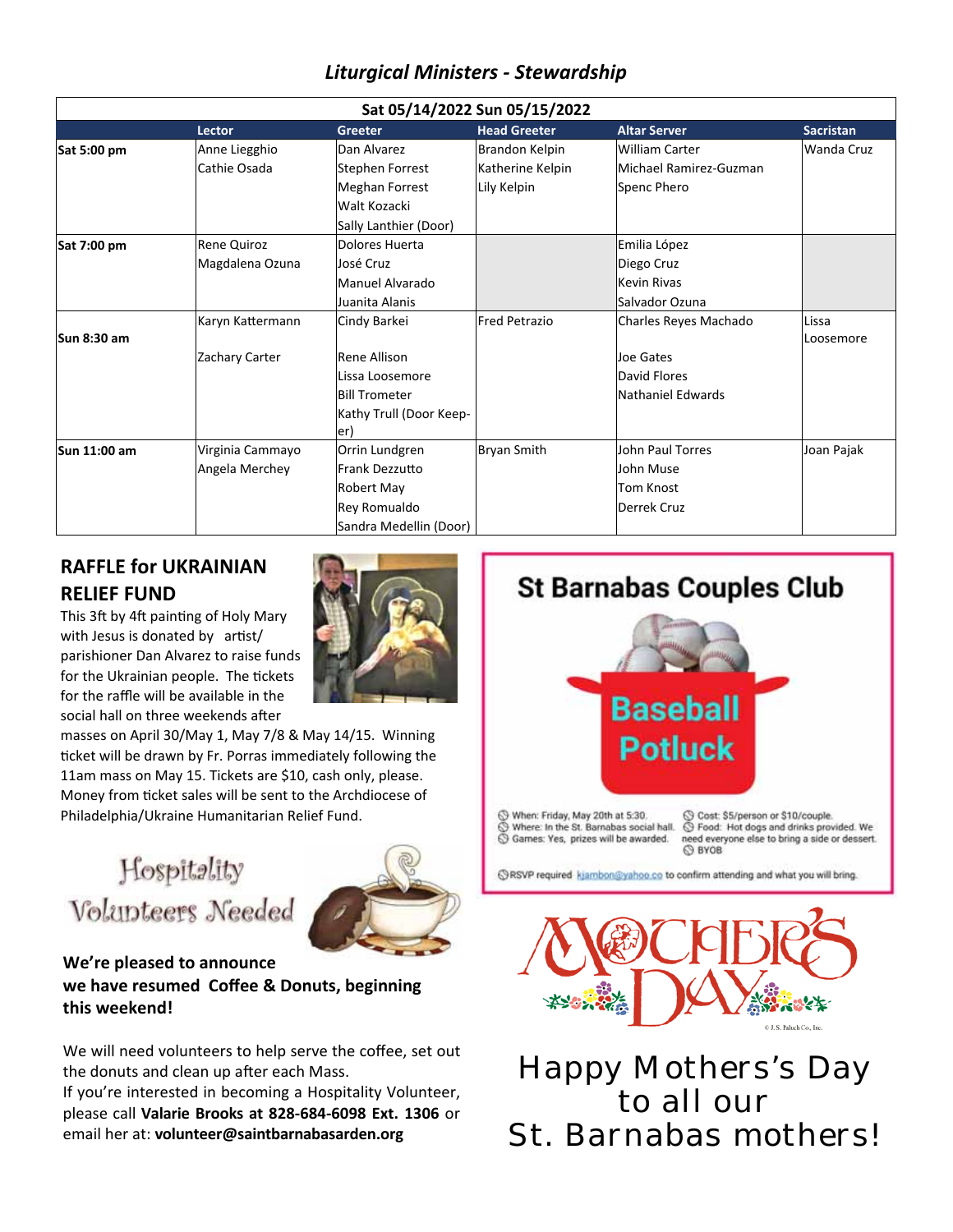# **We Are Celebrating Pentecost With An**

## **International Potluck Dinner**

## Sunday, June 5th After the 11:00 am Mass Please Sign Up in the Social Hall

L a

**How Can YOU Help?** *(We're so glad you asked!)* Come set up at **3:00 pm** on **Saturday, June 4th** Help Serve During the Potluck • Stick around afterward to clean up *And most importantly:* 

**Bring your favorite dish to share from YOUR national heritage!** 

*Contact Valarie Brooks at (828) 684‐6098 Ext. 1306 or volunteer@saintbarnabasarden.org to find out how you can help make this a great success!*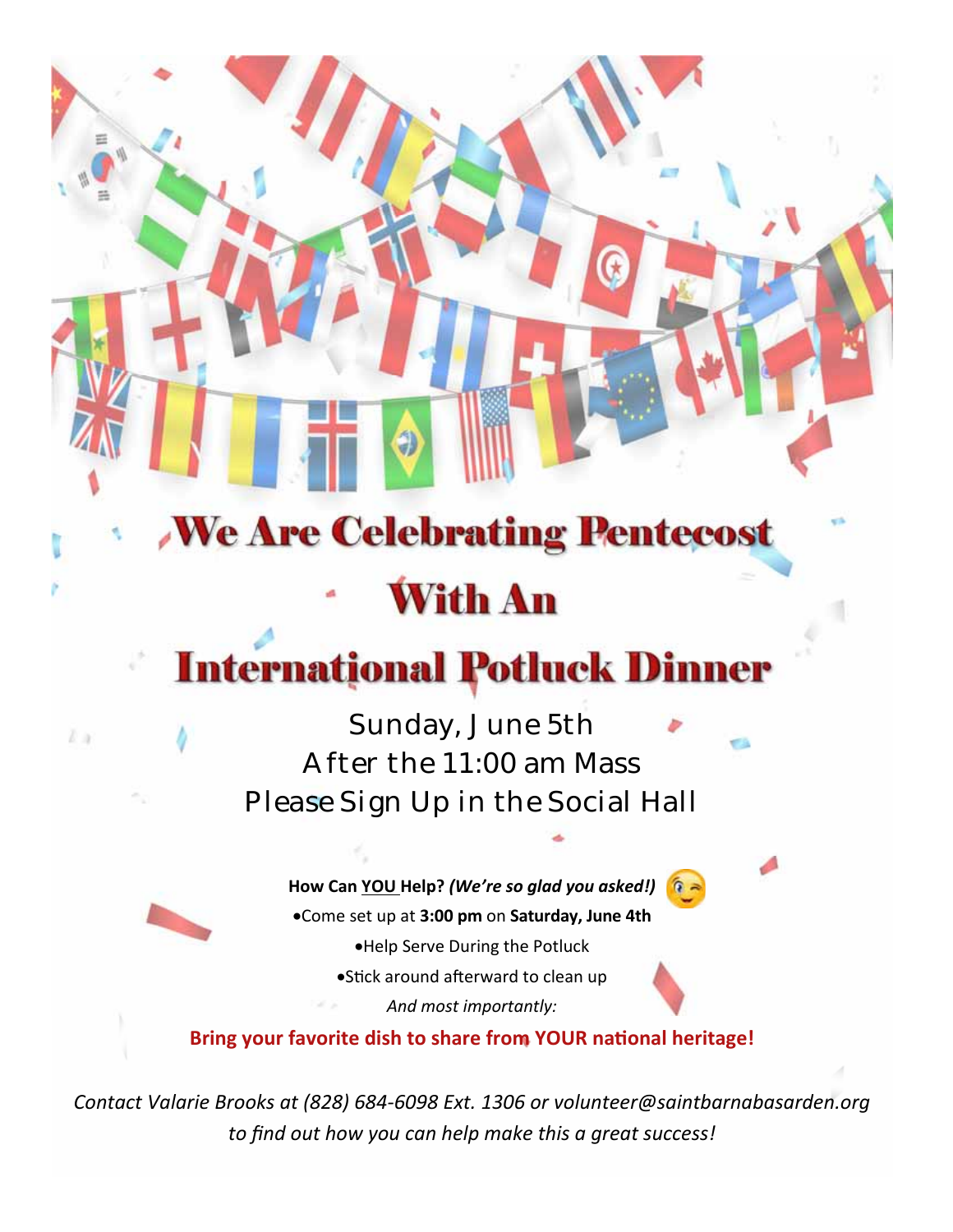#### *Parish & Diocesan News*

#### **Help protect all of God's children**

Everyone has a role to play in protecting children. North Carolina law requires all adults to immediately report sus‐ pected child abuse by anyone to law enforcement agen‐ cies. If you know or suspect that a minor (person under 18) has been abused, please call 9-1-1 or contact local law enforcement.

Also, if you have information about possible sexual abuse or misconduct by any clergy, employee or volunteer of the Diocese of Charlotte, report concerns securely and anonymously 24/7 over the phone or online: 1‐888‐630‐5929 or www.RedFlagReporting.com/RCDOC.

#### **Safe Environment training**

Did you know that every Church worker must go through abuse prevention and education training? Find more information about the Diocese of Charlotte's Safe Environment program, sign up for Protecting God's Children training and more: https://charlottediocese.org/human-resources/ safe‐environment.

For more information or questions, please contact the diocese's Human Resources Office at

https://charlottediocese.org/human-resources or call 704‐370‐6299.

#### **NC Voters Guide is Available**

The general election is November 3, and it is a particularly crucial election for our country and our state. You can get a NC Voter Guide at **ncfamilyvoter.com.**

# ter Guide

If you are in the Asheville area, you can check out the City Council and Mayor candidates here:

https://ncvoterguide.org/asheville

This year's primary election for Asheville Mayor & City Council will coincide with the statewide primary election on Tuesday, May 17. Polls will be open 6:30 a.m. – 7:30 p.m. on Election Day. Find your Election Day polling place.

Early voting runs April 28 – May 14.

#### **Ayuda a proteger a todos los niños de Dios**

Todo el mundo tiene un papel que desempeñar en la protección de los niños. La ley de Carolina del Norte requiere que todos los adul‐ tos informen inmediatamente a las autoridades correspondientes si sospechan abuso infantil por parte de cualquier persona. Si sabe o sospecha que un menor (persona menor de 18 años) ha sido abusado, por favor comuníquese con el 9‐1‐1 o con la policía local. Además, si tiene información sobre un posible abuso sexual o mala conducta por parte de cualquier miembro del clero, empleado o voluntario de la Diócesis de Charlotte, por favor reportar sus inquietudes de forma segura y anónima las 24 horas del día, los 7 días de la semana por teléfono o en línea: 1‐888‐630‐5929 o www.RedFlagReporting.com/RCDOC.

#### **Entrenamiento de medioambiente seguro**

¿Sabe usted que todos los trabajadores de la Iglesia deben de tomar el entrenamiento de prevención de abuso y ser capacitados en este tema? Encuentre más información sobre el programa de medioambiente seguro de la Diócesis de Charlotte, regístrese en el programa Protegiendo a los Niños de Dios y más en https:// charlottediocese.org/human-resources/safe-environment. Para más información y preguntas, por favor contacte a la oficina de Recursos Humanos de la diócesis en

https://charlottediocese.org/human-resources o 704-370-6299.

## **PROTECTING GOD'S CHILDREN ENGLISH Monday, May 16 6:00—9:00 pm St. Barnabas Catholic Church In John XXIII**  This course is required for every volunteer who works

with children or vulnerable adults in the Diocese of Charlotte. If you haven't taken this course before, please take advantage of this opportunity! You are welcome to take the course again if you'd like a 'refresher'. The program was completely updated at the end of last year.

*To register, please go to: www.virtus.org. If you do not already have a VIRTUS account, you will need to create one first, then click on the yellow labeled "REGISTRATION".*

For more information contact: **Valarie Brooks (828) 684-6098 Ext. 1306 volunteer@saintbarnabasarden.org**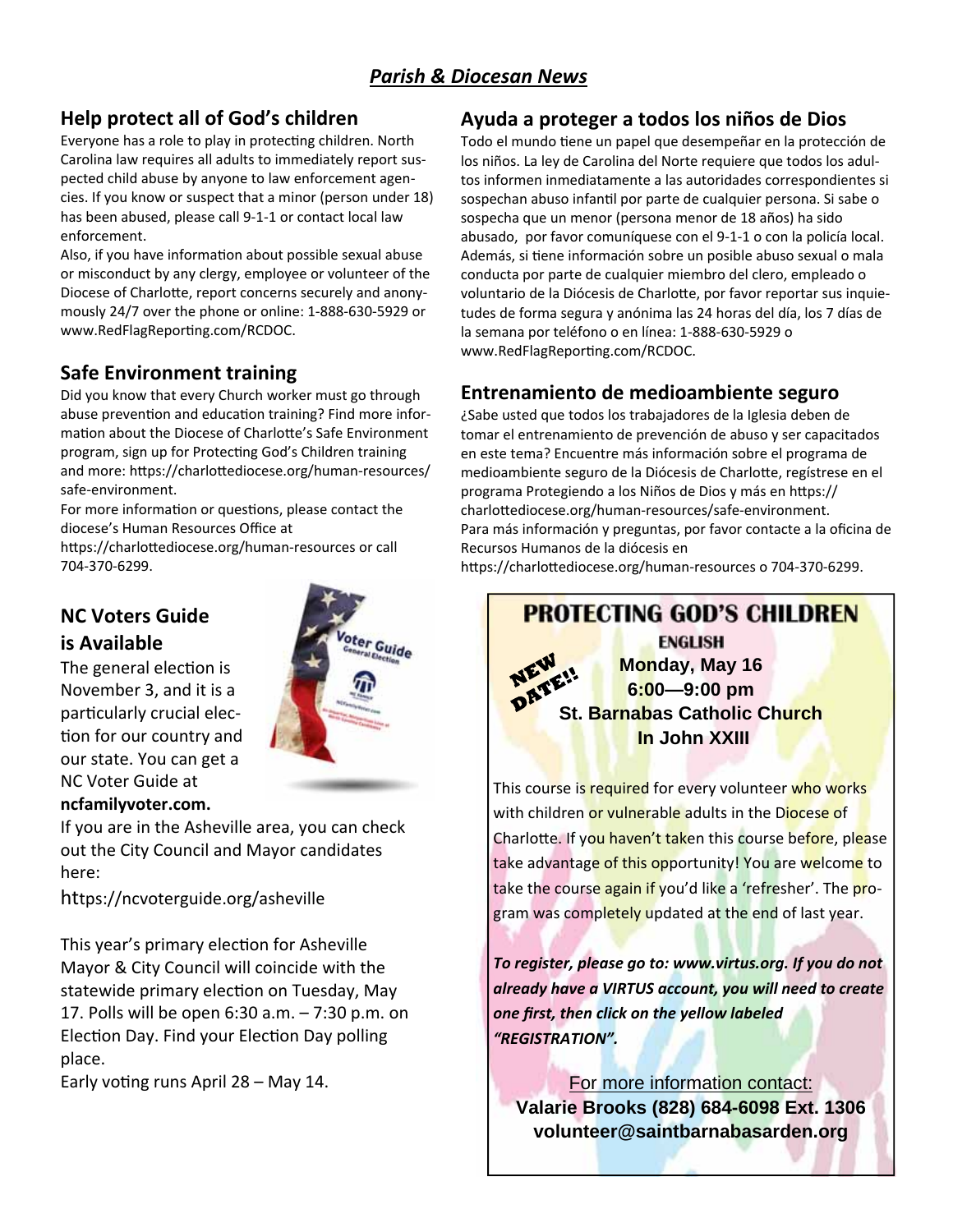## **Sidewalk Advocates for Life (SAFL) Basic Training**

#### **May 14th Sidewalk Advocates for Life (SAFL) Basic Training**

#### **8:30 am ‐ 3:30 pm in Swannanoa**

Learn to be the hands and feet of Christ, offering loving, life-affirming alternatives to all present at the Asheville Planned Parenthood. This standard‐ ized, comprehensive 5‐hour training equips all to speak to the hearts of those seeking abortion and all that are linked to abortion. Come learn to be the peaceful, woman‐centered presence on the frontlines of the local abortion facility and help our team serve along side a free women's medical mobile clinic. All ages welcome. Cost \$15 (w/ lim‐ ited scholarships). Pre-registration required but NO EXPERIENCE NEEDED! Contact: Elizabeth Har‐ ris at 828.214.7789 or email safl.ashevillenc@gmail.com.

#### Florida Govenor Ron DeSantis signed the "Reducing Fetal and Infant Mortality Act" (House Bill 5) into law.

This bill prohibits abortion after 15 weeks. It "protects babies in the womb who have beating hearts, who can move, who can taste,



who can see, and who can feel pain." Florida's Catholic bishops praised Gov. DeSantis for his commitment to defend unborn children and their mothers." Fr. Adrian

#### **CATHOLIC CHARITIES SPIRIT OF HOPE EVENT**

You are invited to the 2022 Spirit of Hope for the Western Region Office of Catholic Charities on Thursday morning, May 19 from 7:00‐8:30 a.m. at the Crowne Plaza in Ashe‐ ville. Breakfast and fellowship will take place from 7:00‐ 7:45 a.m., and a program highlighting the work of Catholic Charities in the 12 westernmost counties of North Carolina will take place from 7:45‐8:30 p.m. To RSVP, please email spiritofhope@ccdoc.org or call 828-820-5153. We hope to see you there.

<sup>F</sup>of Hope Spirit

Thursday, May 19, 2022 7:00 a.m. - 8:30 a.m.

Breakfast and Fellowship from 7:00-7:45 a.m. Spirit of Hope program from 7:45-8:30 a.m.

> **Crowne Plaza 1 Resort Drive** Asheville, NC 28806

At this complimentary event, you will hear impactful stories of participants being served by the Western Region Office of Catholic Charities and be invited to make a gift to help raise our goal of \$100,000 in support of our work.

We can't wait to see you there!

To RSVP email spiritofhope@ccdoc.org or call 828,820,5153



**Catholic Charities** Diocese of Charlotte



## Save the Date

## **Family Life Conference**

Saturday, September 10, 2022  $9:00 - 4:00$ 

St. Gabriel Catholic Church Charlotte, NC

More details coming soon! FamilyLife@rcdoc.org

> Contact Us (704) 808-4507 FamilyLife@rcdoc.org www.CharlotteDiocese.org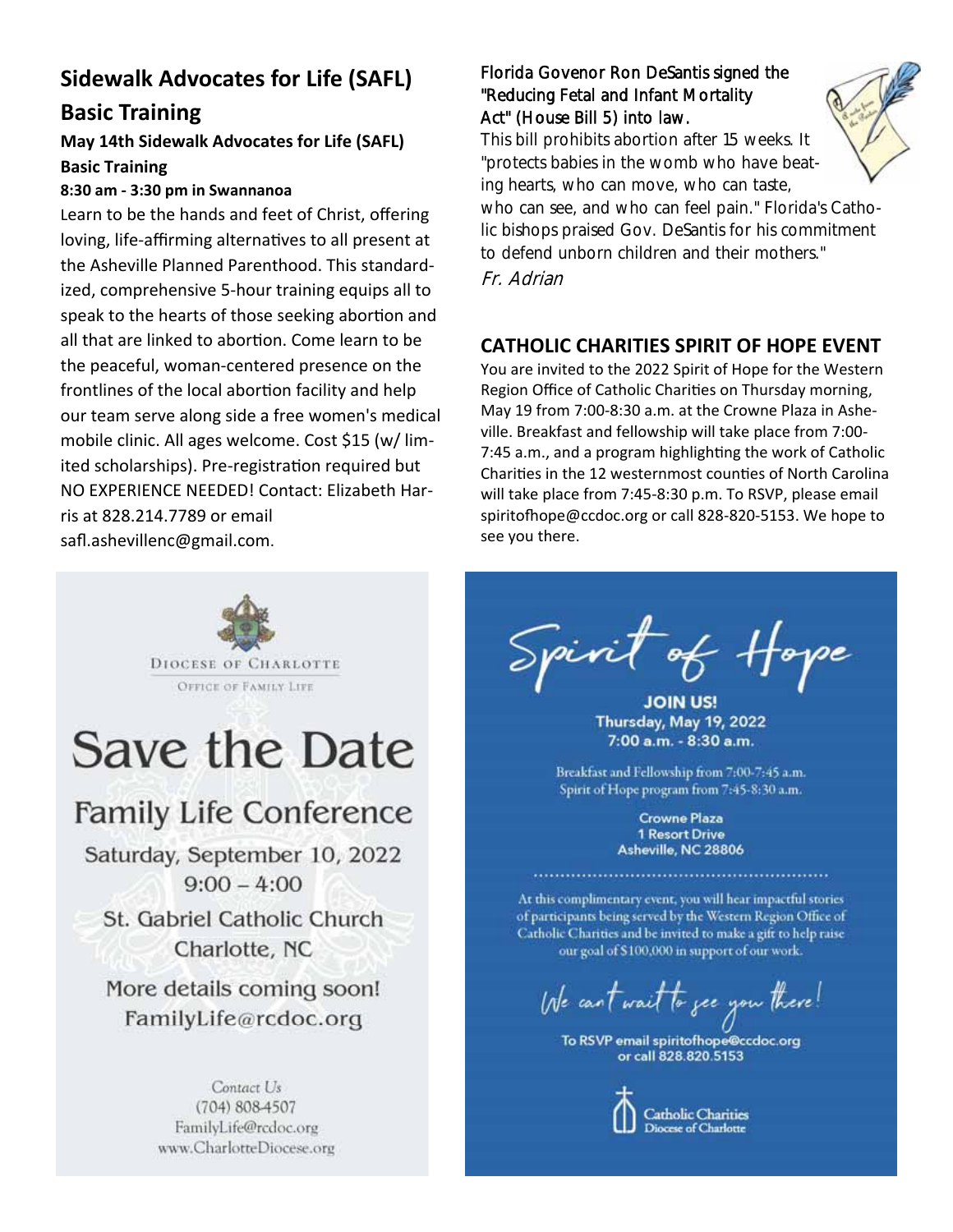#### *Community News*

#### **St. Vincent de Paul Society Honors Emory Head**

The end of December, 2017 was an im‐ portant time in the history of our St. Vincent de Paul Society history. We received a very nice donation from Vincentian Emory Head, who had been active in our group for many years. Emory served as secretary for our Council during his years of service. He also made many home visits with other Vincen‐ tians. A daily Mass attendee, Emory lived a life of service, not only to St. Vincent de Paul, but also his family. He took care of his



aging sister. After her death, his nieces and nephews in Atlanta persuaded to be move closer to them so that they could care for him, if necessary.

Emory's service to St. Vincent de Paul was exemplary, and we also recall the people who served with the same pas‐ sion and commitment as Emory. In the early days Mary Forrest dedicated her time to our Pantry, and Bea Adkins and Iva Capps also helped organize the Pantry. Back then, the Pantry was not the organized room that it is now, and we certainly did not have the intake and outflow of food and goods that we currently have. Emory's donation enabled us to modernize the Pantry with new wire shelves.

Fred and his many helpers assembled them, and this change energized our group to continue finding ways to streamline our operation and reach a broader range of clients in need of help.

Your donations are the underpinning of our work. We are your hands and feet, and we use your generous gifts to procure fresh food, meat, produce, and necessary dry goods for our community. We are very grateful for your continued support.

We will be placing a plaque honoring Emory on the door of our Pantry. His work, dedication, and financial gift are so very much appreciated, as is the effort of

our current members, whose commitment and hard work build on the foundaƟon established by people like Bea, Iva, and Mary.

*‐ Your VincenƟans*



#### **Canongate News!**

**In February, Bishop Jugis offi‐ cially recognized Canongate as an affiliate Catholic High School in the Diocese of Charlotte!** Still administratively and financially independent of the Dio‐ cese, Canongate is now officially a Catholic school under the au‐ thority of Bishop Jugis.



**Celebrate with us at the RecogniƟon Ceremony to be held at St. Barnabas on Wednesday May 25, 2022.** Make history with us by making a financial gift today @ canongatecatholic.org. Start giving monthly now and your

donations will be MATCHED!

**Also, coming May 20 ‐ 21, Canongate's performance of The Tragedy of MacBeth will be at Calvary Episco‐ pal Church in Fletcher.** 

Visit the Canongate HS website for more details.

#### **A FORETASTE OF PARADISE**

 Throughout Easter Time, the Church rejoices with Je‐ sus, risen from the dead. Our readings on this Fourth Sun‐ day of Easter celebrate our instinct to come together in joy, worshiping in church. While private prayer nourishes our individual relationship with the Lord, community prayer is a foretaste of paradise. The book of Revelation depicts a "great multitude" worshiping God "day and night in his temple." Our churches on Easter Sunday often reflect this happy multitude, filling the pews to bursting. Four Sundays into the festive season, we are encouraged to keep praising God together. In the Acts of the Apostles, Paul and Barna‐ bas demonstrate their instinct to worship with their faith community each Sabbath, duƟfully taking their seats in the synagogue. In the Gospel, Jesus calls us his sheep and re‐ minds us why coming together as a flock is so important: uniting in community, we imitate the unity of God. Copyright © J. S. Paluch Co.